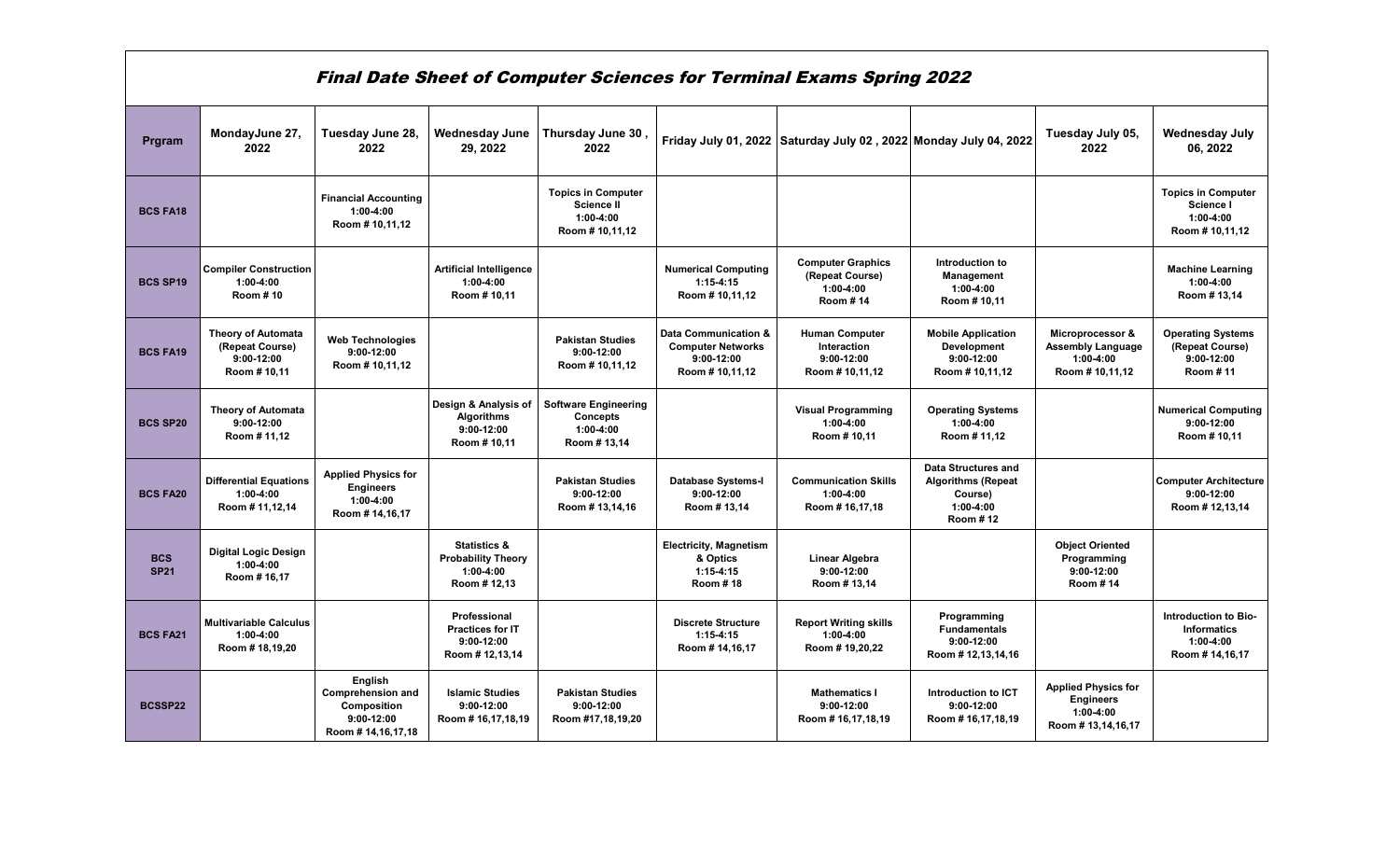| Prgram                    | MondayJune 27,<br>2022                                                                       | Tuesday June 28,<br>2022                                         | <b>Wednesday June</b><br>29, 2022                                              | Thursday June 30<br>2022                                         |                                                                                      | Friday July 01, 2022 Saturday July 02, 2022 Monday July 04, 2022 |                                                                                 | Tuesday July 05,<br>2022                                                  | <b>Wednesday July</b><br>06, 2022                        |
|---------------------------|----------------------------------------------------------------------------------------------|------------------------------------------------------------------|--------------------------------------------------------------------------------|------------------------------------------------------------------|--------------------------------------------------------------------------------------|------------------------------------------------------------------|---------------------------------------------------------------------------------|---------------------------------------------------------------------------|----------------------------------------------------------|
| <b>BSE FA18</b>           |                                                                                              | Introduction to<br><b>Business</b><br>$9:00-12:00$<br>Room#12,13 |                                                                                | <b>Software Testing</b><br>$9:00-12:00$<br>Room#22               |                                                                                      |                                                                  | <b>Scripting Languages</b><br>$1:00-4:00$<br>Room#16                            |                                                                           |                                                          |
| <b>BSE SP19</b>           |                                                                                              | <b>Web Technologies</b><br>$1:00-4:00$<br>Room#19                |                                                                                | <b>Mobile Application</b><br>Development<br>1:00-4:00<br>Room#16 | Software Design &<br>Architecture<br>$1:15 - 4:15$<br>Room#19                        |                                                                  |                                                                                 | Microprocessor &<br><b>Assembly Language</b><br>$1:00-4:00$<br>Room#18    |                                                          |
| <b>BSE</b><br><b>FA19</b> | <b>Database Systems II</b><br>$9:00-12:00$<br>Room#13                                        |                                                                  | <b>Software Project</b><br>Management<br>$9:00-12:00$<br>Room#22               | <b>Human Computer</b><br>Interaction<br>$9:00-12:00$<br>Room#23  |                                                                                      |                                                                  | <b>Artificial Intelligence</b><br>$9:00-12:00$<br>Room#20                       | Microprocessor &<br><b>Assembly Language</b><br>$1:00-4:00$<br>Room#18,19 | <b>Numerical Computing</b><br>$9:00-12:00$<br>Room#16    |
| BSESP20                   | <b>Database Systems II</b><br>$9:00 - 12:00$<br>Room#12                                      |                                                                  | <b>Statistics &amp;</b><br><b>Probability Theory</b><br>$1:00-4:00$<br>Room#16 | <b>Visual Programming</b><br>$1:00-4:00$<br>Room#16              |                                                                                      | <b>Introduction to Sociology</b><br>$9:00-12:00$<br>Room#14      | <b>Object Oriented</b><br><b>Software Engineering</b><br>$1:00-4:00$<br>Room#13 |                                                                           | <b>Differerntial Equations</b><br>1:00-4:00<br>Room#18   |
| <b>BSE FA20</b>           | <b>Data Structures and</b><br><b>Algorithms (Repeat</b><br>Course)<br>$1:00-4:00$<br>Room#13 | <b>Operating Systems</b><br>$1:00-4:00$<br>Room#18               | <b>Software Quality</b><br>Engineering<br>$1:00-4:00$<br>Room#13,14            |                                                                  | Data Communication &<br><b>Computer Networks</b><br>$9:00-12:00$<br>Room#16,17       | Linear Algebra<br>$9:00-12:00$<br>Room#20,22                     | <b>Professional Practices</b><br>for IT<br>$9:00-12:00$<br>Room#22,23           | <b>Database Systems-I</b><br>$9:00-12:00$<br>Room#10,11                   |                                                          |
| <b>BSE</b><br><b>SP21</b> | <b>Digital Logic Design</b><br>$1:00-4:00$<br>Room#20                                        |                                                                  | Software<br>Requirement<br>Engineering<br>$1:00-4:00$<br>Room#16               |                                                                  | <b>Differential Equations</b><br>$9:00-12:00$<br>Room#17                             |                                                                  | <b>Communication Skills</b><br>$9:00-12:00$<br>Room#23                          | <b>Object Oriented</b><br>Programming<br>$9:00-12:00$<br>Room#11          |                                                          |
| <b>BSE</b><br><b>FA21</b> | Introduction to<br><b>Software Engineering-I</b><br>9:00-12:00<br>Room#14,16                 | <b>Report Writing Skills</b><br>$9:00-12:00$<br>Room#19,20       |                                                                                | <b>Pakistan Studies</b><br>$9:00-12:00$<br>Room#24,25            | <b>Electric Circuits</b><br>Analysis I<br>(Repeat Course)<br>$9:00-12:00$<br>Room#18 | Programming<br><b>Fundamentals</b><br>$1:00-4:00$<br>Room#12,13  | <b>Multivariable Calculus</b><br>9:00-12:00<br>Room#23,24                       |                                                                           | <b>Discrete Structures</b><br>$9:00-12:00$<br>Room#17,18 |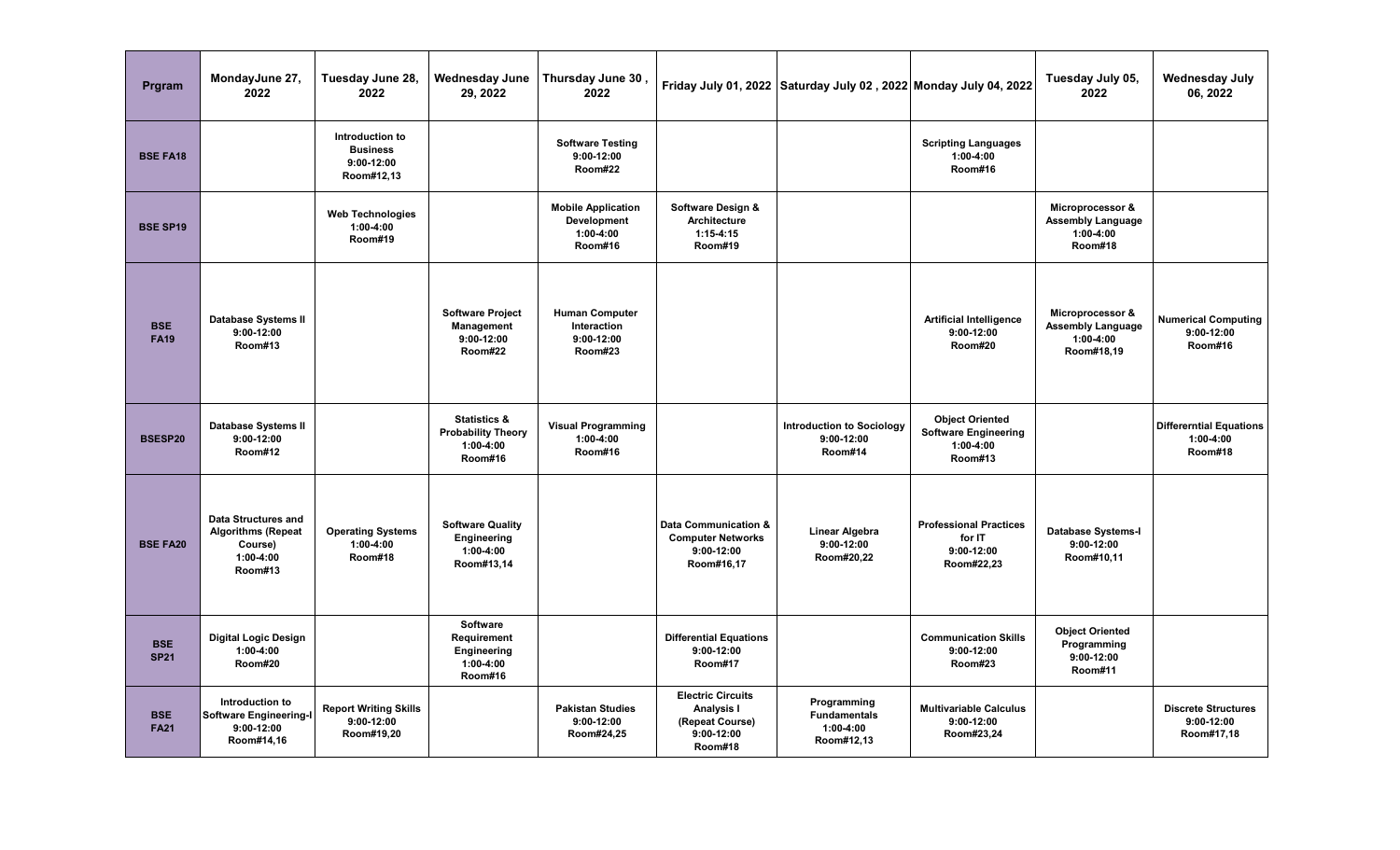| Prgram                    | MondayJune 27,<br>2022                                                              | Tuesday June 28,<br>2022                               | Wednesday June<br>29, 2022                                                 | Thursday June 30<br>2022                                     |                                                             | Friday July 01, 2022 Saturday July 02, 2022 Monday July 04, 2022                |                                                                                         | Tuesday July 05,<br>2022                                                    | <b>Wednesday July</b><br>06, 2022                               |
|---------------------------|-------------------------------------------------------------------------------------|--------------------------------------------------------|----------------------------------------------------------------------------|--------------------------------------------------------------|-------------------------------------------------------------|---------------------------------------------------------------------------------|-----------------------------------------------------------------------------------------|-----------------------------------------------------------------------------|-----------------------------------------------------------------|
| <b>BSE</b><br><b>SP22</b> | Introduction to ICT<br>$1:00-4:00$<br>Room#22,23                                    |                                                        | <b>Islamic Studies</b><br>$9:00-12:00$<br>Room#24,25                       | <b>Pakistan Studies</b><br>$9:00-12:00$<br>Room#26,27        |                                                             | <b>English Comprehension &amp;</b><br>Composition<br>$9:00-12:00$<br>Room#22,23 | <b>Mathematics I</b><br>$9:00-12:00$<br>Room#25,26                                      | <b>Applied Physics for</b><br><b>Engineers</b><br>$1:00-4:00$<br>Room#20,22 |                                                                 |
| <b>MCS SP20</b>           | Computer<br><b>Communication and</b><br><b>Networks</b><br>$9:00-12:00$<br>Room #16 | <b>Software Engineering</b><br>$1:00-4:00$<br>Room #19 |                                                                            | <b>Visual Programming</b><br>$9:00-12:00$<br><b>Room #27</b> |                                                             | <b>Computer Architecture</b><br>$9:00-12:00$<br><b>Room #23</b>                 | <b>Computer Graphics</b><br>$9:00-12:00$<br><b>Room #26</b>                             |                                                                             |                                                                 |
| <b>MSCS FA21</b>          | <b>Advanced Algorithm</b><br>Analysis<br>$1:00-4:00$<br><b>Room #23</b>             |                                                        | <b>Advanced Computer</b><br>Architecture<br>$1:00-4:00$<br><b>Room #17</b> |                                                              | <b>Cloud &amp; Fog Computing</b><br>$1:15-4:15$<br>Room #13 |                                                                                 | <b>Public Key Cryptography</b><br>$1:00-4:00$<br>Room #13                               |                                                                             | <b>Machine Learning</b><br>$1:00-4:00$<br><b>Room #18</b>       |
| <b>MSCS SP22</b>          |                                                                                     |                                                        |                                                                            |                                                              | Research<br>Methodologies<br>$1:15-4:15$<br><b>Room #13</b> |                                                                                 | <b>Advanced Topics in</b><br><b>Wireless Networks</b><br>$1:00-4:00$<br><b>Room #14</b> |                                                                             | <b>Advanced Operating</b><br>Systems<br>$1:00-4:00$<br>Room #19 |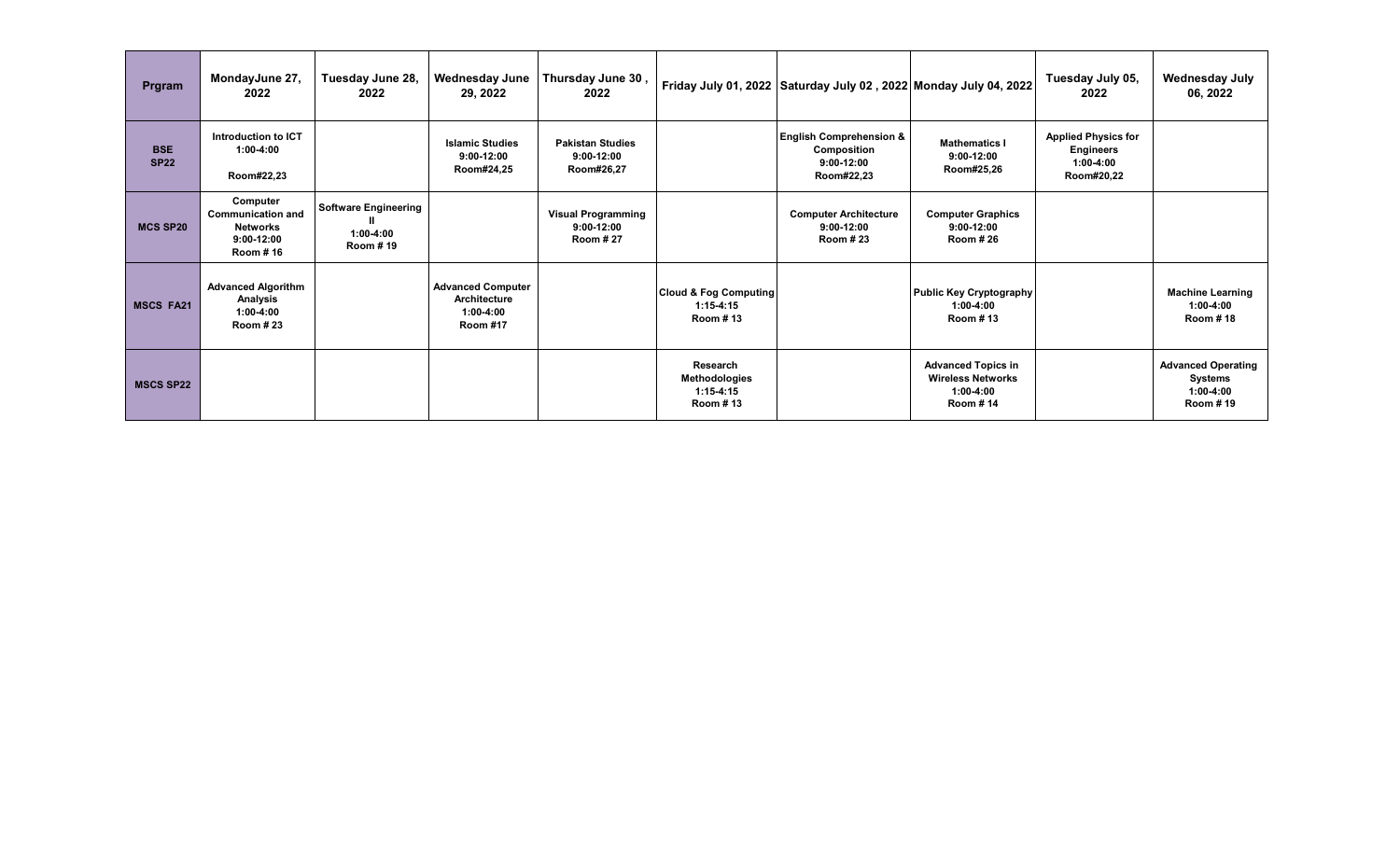|                                               | Monday 27,                                                                       | Tuesday 28,                                                                               | Wednesday                                                          | Thursday                                                                       | Friday 01, July                                                                     | Saturday 02,                                                                      | Monday 04, July                                                               | Tuesday 05,                                                                                                                | Wednesday                                                                                                |
|-----------------------------------------------|----------------------------------------------------------------------------------|-------------------------------------------------------------------------------------------|--------------------------------------------------------------------|--------------------------------------------------------------------------------|-------------------------------------------------------------------------------------|-----------------------------------------------------------------------------------|-------------------------------------------------------------------------------|----------------------------------------------------------------------------------------------------------------------------|----------------------------------------------------------------------------------------------------------|
| Program                                       | June                                                                             | June                                                                                      | 29, June                                                           | 30, June                                                                       | 2022                                                                                | July                                                                              | 2022                                                                          | July                                                                                                                       | 06, July                                                                                                 |
| <b>BES</b><br><b>SP18/FA18</b>                | 2022                                                                             | 2022<br>Soil and Water<br>Conservation<br>Engineering<br>$9:00-12:00$<br><b>Room # 04</b> | 2022                                                               | 2022                                                                           | Environmental<br><b>Remediation</b><br>$9:00-12:00$<br>Room # 03                    | 2022                                                                              | <b>Solid Waste</b><br>Management<br>$1:00 - 4:00$<br><b>Room #26</b>          | 2022                                                                                                                       | 2022<br>Environmental<br><b>Stresses and</b><br><b>Plant Behaviour</b><br>09:00-12:00<br><b>Room #28</b> |
| <b>BES SP19</b>                               |                                                                                  | Environmental<br><b>Impact Assessment</b><br>$9:00-12:00$<br><b>Room # 04</b>             |                                                                    | French<br>$9:00-12:00$<br><b>Room #07</b>                                      | <b>Climate Change and</b><br>Global<br>Initiative<br>$1:15-4:15$<br><b>Room #28</b> |                                                                                   | Environmental<br><b>Management System</b><br>$9:00-12:00$<br><b>Room # 05</b> |                                                                                                                            | Landscape<br>Designing<br>9:00-12:00<br><b>Room #28</b>                                                  |
| <b>BES FA19</b>                               | <b>Remote Sensing</b><br>and GIS<br>$9:00 - 12:00$<br>Room #17                   | Environmental<br>Policies and<br><b>Regulations</b><br>$9:00 - 12:00$<br>Room #18         |                                                                    | <b>Waste Treatment</b><br><b>Technology</b><br>$9:00-12:00$<br><b>Room #20</b> | <b>Basic Research</b><br>Methodology<br>$9:00-12:00$<br><b>Room #04</b>             |                                                                                   |                                                                               | Project<br>Management<br>$9:00-12:00$<br><b>Room #26</b>                                                                   | Introduction to<br>Sociology<br>$1:00 - 4:00$<br><b>Room #27</b>                                         |
| <b>BES SP20</b>                               | Environmental<br>Toxicology<br>9:00-12:00<br><b>Room #17</b>                     | <b>Environment and</b><br>Human<br>Health<br>$9:00 - 12:00$<br><b>Room #04</b>            |                                                                    | Environmental<br>Physics<br>9:00-12:00<br><b>Room #08</b>                      | <b>Energy Resources</b><br>$9:00-12:00$<br>Room # 03                                |                                                                                   |                                                                               | <b>Report Writing</b><br><b>Skills</b><br>$9:00-12:00$<br><b>Room #23</b>                                                  | Environmental<br>Microbiology<br>$1:00-4:00$<br><b>Room #27</b>                                          |
| <b>BES FA20</b>                               | Occupational<br><b>Health and</b><br>Safetyt<br>$1:00 - 4:00$<br><b>Room #08</b> |                                                                                           | <b>Fundamentals of</b><br>Ecology<br>$9:00 - 12:00$<br>Room #11    |                                                                                | <b>Water Resource</b><br>Management<br>$9:00-12:00$<br><b>Room # 04</b>             | <b>Food Security</b><br>and Climate<br>Change<br>$1:00 - 4:00$<br><b>Room #26</b> |                                                                               | Environmental<br><b>Hazards</b> and<br><b>Management of</b><br><b>Natural Disasters</b><br>$9:00-12:00$<br><b>Room #23</b> | Natural<br>Resource<br>Management<br>$1:00-4:00$<br><b>Room #26</b>                                      |
| <b>BES SP21</b>                               | Occupational<br><b>Health and Safety</b><br>$1:00 - 4:00$<br><b>Room # 08</b>    |                                                                                           | <b>Fundamentals of</b><br>Ecology<br>$9:00 - 12:00$<br>Room #11    |                                                                                | <b>Water Resource</b><br>Management<br>$9:00 - 12:00$<br><b>Room #04</b>            | <b>Food Security</b><br>and Climate<br>Change<br>$1:00 - 4:00$<br><b>Room #26</b> |                                                                               | Environmental<br>Hazards and<br><b>Management of</b><br><b>Natural Disasters</b><br>$9:00-12:00$<br><b>Room #23</b>        | Natural<br>Resource<br>Management<br>$1:00 - 4:00$<br><b>Room #26</b>                                    |
| BESFA21                                       | Environmental<br>Chemistry<br>$9:00-12:00$<br>Room #18                           |                                                                                           | Environmental<br><b>Economics</b><br>$9:00-12:00$<br>Room # 02     | <b>Pakistan Studies</b><br>$9:00-12:00$<br><b>Room #07</b>                     |                                                                                     | Introduction to<br><b>Soil Science</b><br>$9:00-12:00$<br><b>Room #02</b>         |                                                                               | Introduction to<br><b>Statistics</b><br>$9:00-12:00$<br>Room #19                                                           |                                                                                                          |
| <b>BES SP22</b>                               | Environmental<br>Chemistry<br>$9:00 - 12:00$<br>Room #18                         |                                                                                           | Environmental<br><b>Economics</b><br>$9:00-12:00$<br>Room # 02     | <b>Pakistan Studies</b><br>$9:00-12:00$<br><b>Room #08</b>                     |                                                                                     | Introduction to<br><b>Soil Science</b><br>9:00-12:00<br><b>Room #02</b>           |                                                                               | <b>Mathematics I</b><br>$9:00-12:00$<br><b>Room #20</b>                                                                    |                                                                                                          |
| RES FA21<br><b>RES</b><br>SP22(Secti<br>on B) | Research<br>Methodology<br>$1:00 - 4:00$<br>Room # 07                            |                                                                                           | Wastewater<br><b>Treatment</b><br>$1:00 - 4:00$<br><b>Room #24</b> |                                                                                | <b>Air Pollution Control</b><br>$1:15-4:15$<br><b>Room #28</b>                      |                                                                                   | Soil Pollution and<br>Decontamination<br>$1:00 - 4:00$<br><b>Room #26</b>     |                                                                                                                            |                                                                                                          |
| <b>RES SP22</b><br>(Section A)                |                                                                                  | Global<br>Environmental<br>Changes<br>$1:00-4:00$<br><b>Room #25</b>                      |                                                                    | Environmental<br><b>Technologies</b><br>$1:00-4:00$<br>Room #26                |                                                                                     | Enviornmental<br>Impact<br>Assessment<br>$1:00 - 4:00$<br><b>Room #22</b>         |                                                                               |                                                                                                                            | Environmental<br>Policies,<br><b>Planning and</b><br>Laws<br>1:00-4:00<br><b>Room #20</b>                |

Final Date Sheet of Environmental Sciences for Terminal Exams Spring 2022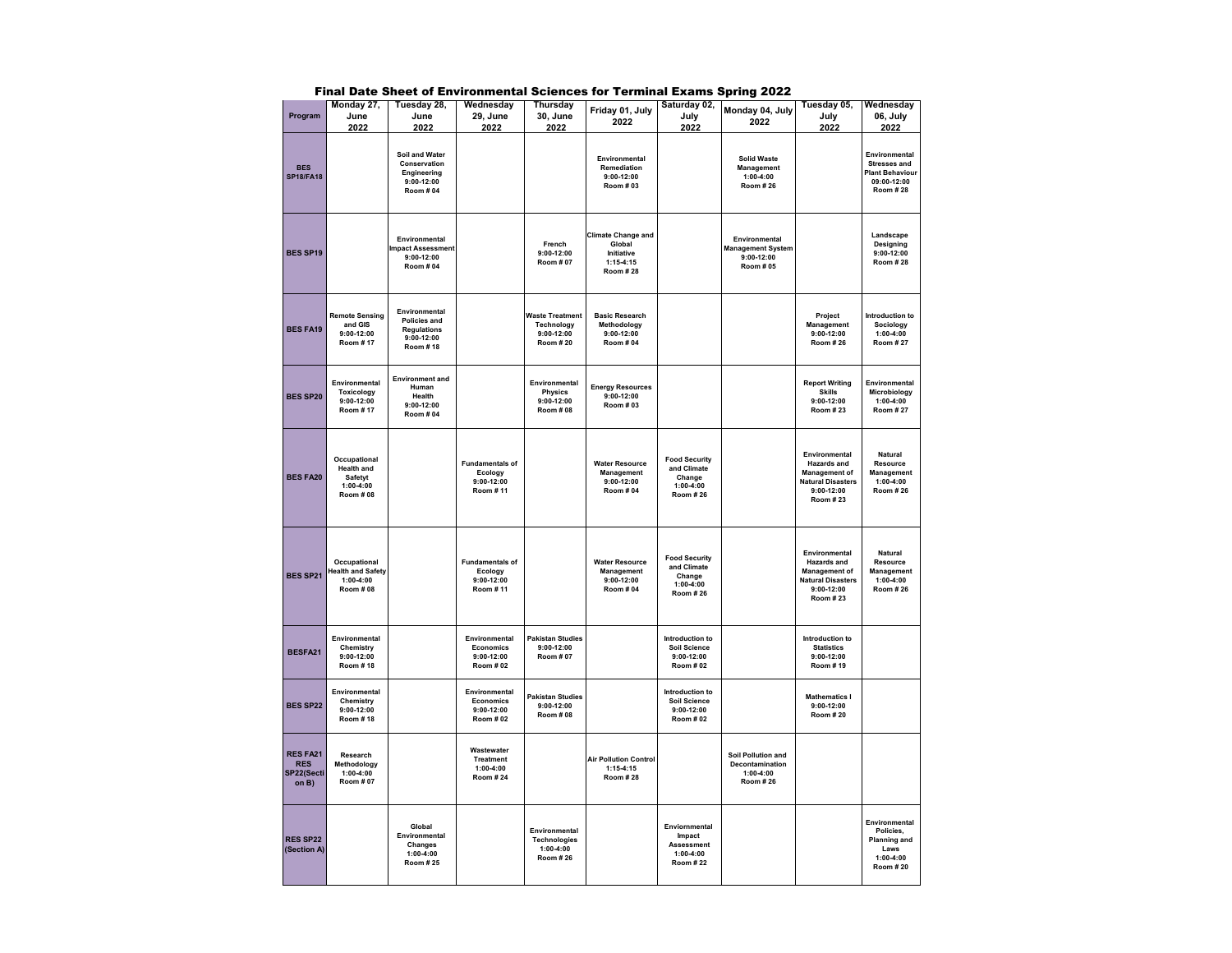|                           |                                                                                           |                                                                                                          | <b>Final Date Sheet Humanities for Terminal Exams SPRING 2022</b>      |                                                                          |                                                                              |                                                                                             |                                                                                    |                                                                          |                                                                                             |
|---------------------------|-------------------------------------------------------------------------------------------|----------------------------------------------------------------------------------------------------------|------------------------------------------------------------------------|--------------------------------------------------------------------------|------------------------------------------------------------------------------|---------------------------------------------------------------------------------------------|------------------------------------------------------------------------------------|--------------------------------------------------------------------------|---------------------------------------------------------------------------------------------|
| Program                   | Monday 27,<br>June<br>2022                                                                | Tuesday 28,<br>June<br>2022                                                                              | Wednesday<br>29, June<br>2022                                          | Thursday<br><b>30. June</b><br>2022                                      | Friday 01,<br>July<br>2022                                                   | Saturday 02,<br>July<br>2022                                                                | Monday 04,<br>Julv<br>2022                                                         | Tuesday<br>05, July<br>2022                                              | Wednesday<br>06, July<br>2022                                                               |
| <b>BEN</b><br><b>FA18</b> |                                                                                           | Psycholinguisti<br>CS<br>$01:00 - 04:00$<br>Room #23                                                     |                                                                        | <b>Teaching of</b><br>Literture<br>$01:00 - 04:00$<br><b>Room #18</b>    |                                                                              |                                                                                             | Emerging<br>Forms of<br>Literature<br>$01:00 - 04:00$<br><b>Room #22</b>           |                                                                          |                                                                                             |
| <b>BEN</b><br><b>SP19</b> | Literary<br><b>Stylistics</b><br>$01:00 - 04:00$<br><b>Room #25</b>                       |                                                                                                          | Semantics and<br><b>Lexical Studies</b><br>$09:00 - 12:00$<br>Room #23 |                                                                          | <b>Discourse</b><br>Analysis<br>09:00 - 12:00<br>Room # 23                   | Computer<br><b>Assisted</b><br>Language<br>Learning<br>$09:00 - 12:00$<br><b>Room #27</b>   |                                                                                    | Introduction<br>to Statistics<br>$09:00 - 12:00$<br>Room #18             |                                                                                             |
| <b>BEN</b><br><b>FA19</b> |                                                                                           | Research<br><b>Methods in</b><br><b>Linguistics and</b><br>Literature<br>$09:00 - 12:00$<br>Room # 24,25 |                                                                        | <b>Post Colonial</b><br>Literature<br>$01:00 - 04:00$<br><b>Room #22</b> | <b>Introduction</b><br>to<br>Anthropology<br>$01:15 - 04:15$<br>Room # 25,26 | <b>Modern Critical</b><br>Theory<br>$09:00 - 12:00$<br>Room # 04                            |                                                                                    | Corpus<br>Linguistics<br>$01:00 - 04:00$<br>Room # 24,25                 |                                                                                             |
| <b>BEN</b><br><b>SP20</b> | Literary<br>Criticism and<br>Theory<br>$01:00 - 04:00$<br>Room # 05                       | Language<br>Identity<br>$01:00 - 04:00$<br>Room # 24,25                                                  | Media<br>Communication<br>$1:00 - 4:00$<br>Room # 23,27                | <b>Translational</b><br><b>Studies</b><br>$01:00 - 04:00$<br>Room #19,20 |                                                                              | <b>Sociolinguistics</b><br>$09:00 - 12:00$<br><b>Room #05</b>                               | <b>Modern Drama</b><br>$09:00 - 12:00$<br>Room # 02,03                             |                                                                          |                                                                                             |
| <b>BEN</b><br><b>FA20</b> | <b>Modern China</b><br>$01:00 - 04:00$<br>Room # 02,03                                    | <b>Testing and</b><br><b>Evaluations</b><br>$09:00 - 12:00$<br>Room # 26,27                              |                                                                        |                                                                          | Romantic<br>and Victorian<br>Poetry<br>$09:00 - 12:00$<br>Room # 24,25       | Language<br>Teaching<br><b>Methods and</b><br>Approaches<br>$09:00 - 12:00$<br>Room # 02,03 |                                                                                    | 18th and 19th<br><b>Century Novel</b><br>$01:00 - 04:00$<br>Room # 25.26 | Introduction to<br>Philosophy<br>$09:00 - 12:00$<br>Room # 26,27                            |
| <b>BEN</b><br><b>SP21</b> | <b>Classical and</b><br>New<br>Classical<br>Poetry<br>$01:00 - 04:00$<br><b>Room # 06</b> |                                                                                                          | <b>Classics in</b><br><b>Drama</b><br>09:00 - 12:00<br>Room #28        | <b>Phonetics</b><br>and<br>Phonology<br>01:00 - 04:00<br>Room #17        |                                                                              | <b>History of USA</b><br>$09:00 - 12:00$<br><b>Room #28</b>                                 | Academic<br>Reading and<br>Writing<br>$09:00 - 12:00$<br><b>Room #28</b>           | <b>Active Citizen</b><br>$09:00 - 12:00$<br>Room #19                     |                                                                                             |
| <b>BEN</b><br><b>FA21</b> |                                                                                           | International<br><b>Relations</b><br>$01:00 - 04:00$<br><b>Room #28</b>                                  |                                                                        | Pakistan<br><b>Studies</b><br>$09:00 - 12:00$<br>Room # 03               | Language<br><b>Skills</b><br>09:00 - 12:00<br><b>Room #27</b>                | <b>Literary Forms</b><br>and Movements<br>$01:00 - 04:00$<br><b>Room #23</b>                | Introduction to<br>Sociology<br>$01:00 - 04:00$<br>Room #23                        |                                                                          | Introduction to<br><b>Fiction and</b><br><b>Non-Fiction</b><br>$01:00 - 04:00$<br>Room # 22 |
| <b>BEN</b><br><b>SP22</b> | Introduction<br>to Poetry and<br><b>Drama</b><br>$01:00 - 04:00$<br>Room # 03,04          | <b>Writing and</b><br>Presentation<br><b>Skills</b><br>$01:00 - 04:00$<br>Room # 26,27                   | <b>Islamic Studies</b><br>$09:00 - 12:00$<br>Room # 03,04              |                                                                          |                                                                              |                                                                                             | English<br>Comprehensio<br>n and<br>Composition<br>$09:00 - 12:00$<br>Room # 03,04 | Introduction<br>to Computing<br>$01:00 - 04:00$<br>Room # 27,28          | Introduction to<br>Linguistics<br>$01:00 - 04:00$<br>Room # 23,24                           |
| <b>MAE</b><br><b>FA20</b> |                                                                                           | <b>TEFL-II</b><br>$09:00 - 12:00$<br><b>Room #27</b>                                                     | <b>Stylistics</b><br>09:00 - 12:00<br><b>Room #27</b>                  |                                                                          | American<br>Literature<br>09:00 - 12:00<br>Room #12                          |                                                                                             |                                                                                    |                                                                          | <b>Sociolinguistics</b><br>and<br>Psycholinguisti<br>cs<br>$09:00 - 12:00$<br>Room #14      |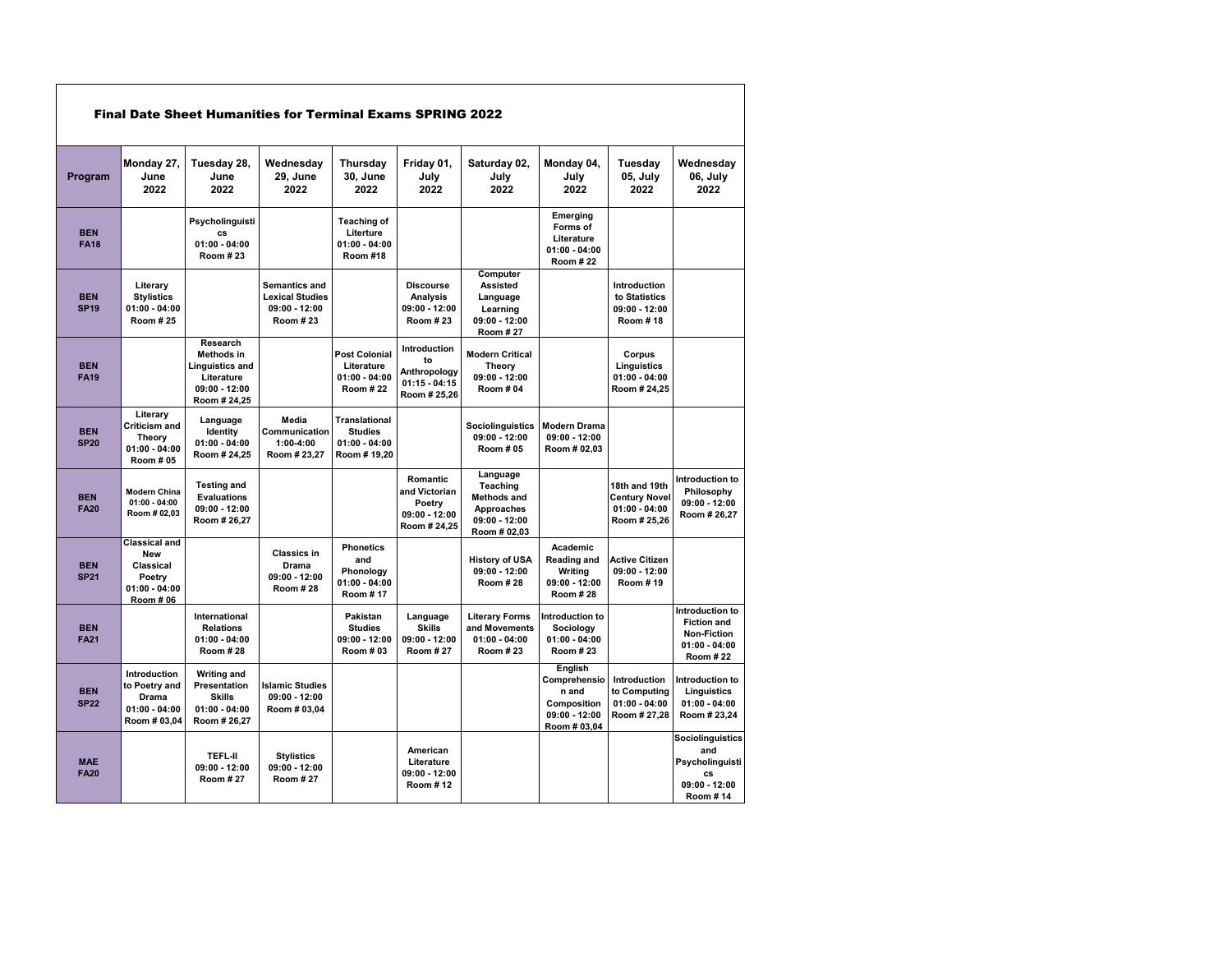|                 |                                                                            | <b>Final Date Sheet Mathematics for Terminal Exams SPRING 2022</b>        |                                                                          |                                                                         |                                                                                 |                                                                          |                                                                           |                                                                                           |                                                                                |
|-----------------|----------------------------------------------------------------------------|---------------------------------------------------------------------------|--------------------------------------------------------------------------|-------------------------------------------------------------------------|---------------------------------------------------------------------------------|--------------------------------------------------------------------------|---------------------------------------------------------------------------|-------------------------------------------------------------------------------------------|--------------------------------------------------------------------------------|
| Program         | Monday 27,<br>June<br>2022                                                 | Tuesday 28,<br>June<br>2022                                               | Wednesday<br>29, June<br>2022                                            | <b>Thursday</b><br><b>30, June</b><br>2022                              | Friday 01,<br>July<br>2022                                                      | Saturday 02,<br>July<br>2022                                             | Monday 04,<br>July<br>2022                                                | Tuesday 05,<br>July<br>2022                                                               | Wednesday<br>06, July<br>2022                                                  |
| <b>BSM FA18</b> |                                                                            |                                                                           | Integral<br><b>Equations</b><br>$1:00-4:00$<br>Room # 18,19              |                                                                         | <b>Elements of</b><br>Electromagneti<br>c Theory<br>$1:15-4:15$<br>Room # 20.22 |                                                                          | General<br>Relativity<br>$1:00 - 4:00$<br>Room #17,18                     |                                                                                           |                                                                                |
| <b>BSM SP19</b> |                                                                            | <b>Rings and</b><br><b>Modules</b><br>$9:00-12:00$<br>Room # 20,22        |                                                                          | <b>Numerical</b><br><b>Analysis</b><br>$9:00-12:00$<br><b>Room # 05</b> |                                                                                 |                                                                          |                                                                           | Operation<br><b>Research</b><br>$9:00-12:00$<br>Room # 12,13                              |                                                                                |
| <b>BSM FA19</b> | <b>Real Analysis II</b><br>$1:00-4:00$<br>Room # 23,24                     |                                                                           | <b>Graph Theory</b><br>$9:00-12:00$<br>Room # 19,20                      |                                                                         | <b>Differential</b><br><b>Geometry</b><br>$9:00-12:00$<br>Room #18,19           | <b>Functional</b><br><b>Analysis</b><br>$9:00-12:00$<br>Room # 24,25     | <b>Analytical</b><br><b>Number Theory</b><br>$9:00-12:00$<br>Room # 26,27 |                                                                                           | <b>Fluid</b><br><b>Mechanics</b><br>$9:00-12:00$<br>Room #18,19                |
| <b>BSM SP20</b> |                                                                            | <b>Mechanics II</b><br>$9:00-12:00$<br><b>Room #23</b>                    | <b>Complex</b><br><b>Analysis</b><br>$1:00 - 4:00$<br><b>Room #20</b>    | <b>Real Analysis I</b><br>$9:00-12:00$<br><b>Room #28</b>               | <b>Numerical</b><br><b>Computations</b><br>$1:15-4:15$<br>Room # 23             |                                                                          | <b>Analytical</b><br><b>Dynamics</b><br>$1:00-4:00$<br>Room #19           | <b>Mathematical</b><br><b>Statistics</b><br>$1:00-4:00$<br><b>Room #23</b>                |                                                                                |
| <b>BSM FA20</b> | Introductory<br>Quantum<br><b>Mechanics</b><br>$1:00-4:00$<br>Room # 27,28 |                                                                           | <b>Mechanics I</b><br>$9:00-12:00$<br>Room # 26,27                       |                                                                         | <b>Set Topology</b><br>$9:00-12:00$<br>Room # 20.22                             | <b>International</b><br><b>Relations</b><br>$9:00-12:00$<br>Room # 25,26 |                                                                           | <b>Partial</b><br><b>Differential</b><br><b>Equations</b><br>$9:00-12:00$<br>Room # 16,17 | <b>Tensor</b><br><b>Analysis</b><br>$9:00-12:00$<br>Room # 19,20               |
| <b>BSM SP21</b> |                                                                            | <b>Report Writing</b><br><b>Skills</b><br>$9:00-12:00$<br><b>Room #24</b> | <b>Calculus III</b><br>$1:00 - 4:00$<br><b>Room #22</b>                  | Pakistan<br><b>Studies</b><br>$9:00-12:00$<br>Room #12                  |                                                                                 | <b>Algorithims</b><br>$9:00 - 12:00$<br>Room #12                         | <b>Abstract</b><br>Algebra<br>$9:00-12:00$<br><b>Room #27</b>             |                                                                                           | Ordinary<br><b>Differential</b><br><b>Equations</b><br>$1:00-4:00$<br>Room #19 |
| <b>BSM FA21</b> | <b>Calculus II</b><br>$1:00-4:00$<br><b>Room #26</b>                       |                                                                           | <b>Discrete</b><br><b>Mathematics</b><br>$9:00-12:00$<br><b>Room #25</b> |                                                                         | Electericity<br>and Magnetism<br>$9:00-12:00$<br><b>Room #22</b>                | Communicatio<br>n Skills<br>$1:00-4:00$<br>Room # 24                     |                                                                           | <b>Chinese</b><br>$9:00-12:00$<br><b>Room #17</b>                                         | Introduction to<br>Computer<br>Programming<br>$9:00-12:00$<br><b>Room #22</b>  |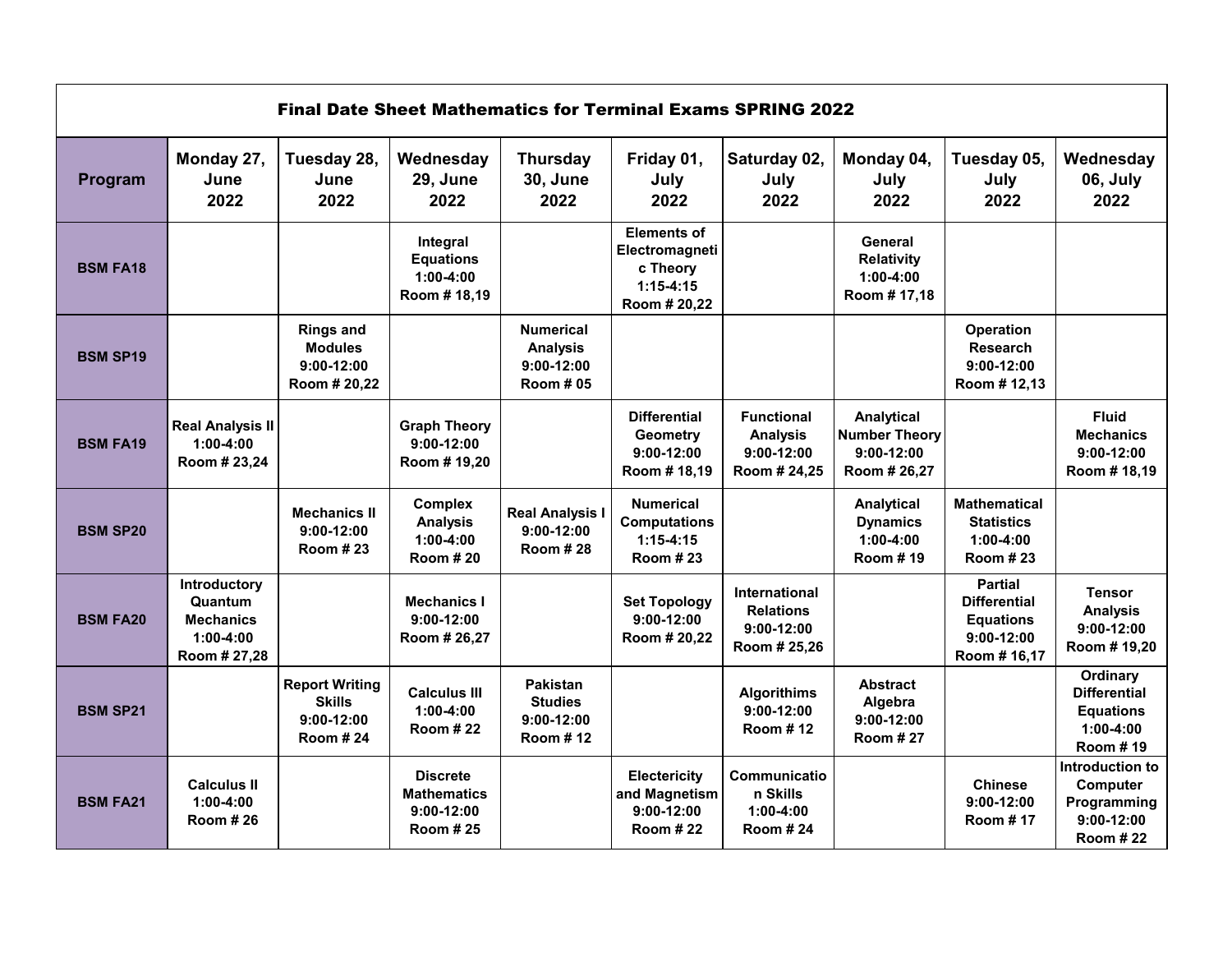| <b>BSM SP22</b> |                                                          | Calculus I<br>$9:00-12:00$<br><b>Room #24</b>                                   | <b>Islamic Studies</b><br>$9:00-12:00$<br><b>Room #27</b>                                | <b>Linear Algebra</b><br>$1:00 - 4:00$<br><b>Room #12</b>                                   |                                                              | <b>Set Theory and</b><br>Logic<br>$9:00-12:00$<br>Room #19 | English<br>Comprehensio<br>n and<br>Composition<br>$9:00-12:00$<br><b>Room #28</b> | Introduction to<br>Computing<br>$1:00 - 4:00$<br>Room #4     |                                                                         |
|-----------------|----------------------------------------------------------|---------------------------------------------------------------------------------|------------------------------------------------------------------------------------------|---------------------------------------------------------------------------------------------|--------------------------------------------------------------|------------------------------------------------------------|------------------------------------------------------------------------------------|--------------------------------------------------------------|-------------------------------------------------------------------------|
| <b>RMT FA21</b> | <b>Heat Transfer</b><br>$1:00 - 4:00$<br><b>Room #28</b> |                                                                                 | <b>Advanced</b><br><b>Numerical</b><br><b>Analysis</b><br>$1:00-4:00$<br><b>Room #22</b> |                                                                                             | Integral<br><b>Inequalities</b><br>$1:15 - 4:15$<br>Room #12 |                                                            |                                                                                    | Introductory<br>Cryptography<br>1:00-4:00<br><b>Room #22</b> |                                                                         |
| <b>RMT SP22</b> |                                                          | <b>Fuzzy Logic</b><br>and<br><b>Applicaions</b><br>1:00-4:00<br><b>Room #19</b> |                                                                                          | Advanced<br>Modern<br>Algebra with<br><b>Applications</b><br>$1:00-4:00$<br><b>Room #20</b> |                                                              |                                                            | <b>Viscous Fluids</b><br>$1:00 - 4:00$<br><b>Room #27</b>                          |                                                              | <b>Numerical</b><br>Linear Algebra<br>$1:00 - 4:00$<br><b>Room # 20</b> |